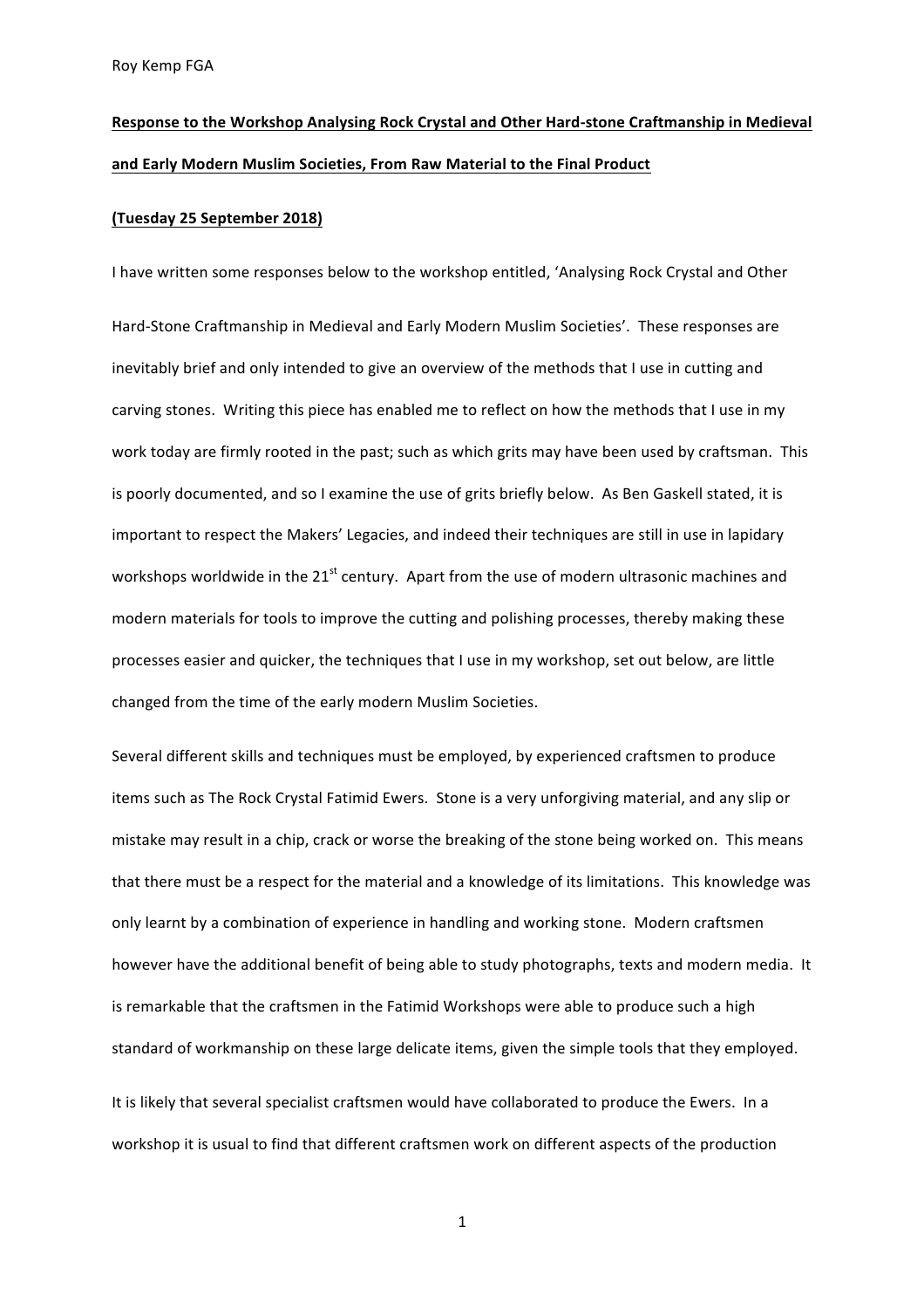process; for example, there would have been carvers, cutters, polishers and so on. In my work, where I am a sole worker, it is important to understand as many of the production skills as possible. Much of my work is done purely by hand and eye, very much like how craftsmen through the ages have worked; the only major difference would be the use of electric power and some simple motors. If only a small run of one type of work is required, it is quicker and more cost effective to use simple tools rather than sophisticated machines to do the same job.

Lapidaries have always been creative in their art, use of tools, and production methods needed to create a final product. Invariably the ideal tool does not exist. Craftsmen would often adapt their tools in inventive ways to perform the task required. This is as true today as it was thousands of years ago. As tools wear down they become less useful for one job; this tool is not discarded but remodelled to perform another function. One example of this could be, as grinding wheels wear down they become less useful for one job, so may be employed for another. Another example of this could be that the waste grit can also be collected, and then used as an abrasive slurry for another job. This principle applies to both lapidaries and glass engravers.

#### Quartz

Clear quartz is a valued rare material, so it is important to achieve the best yield (i.e. the most gem quality and the least waste) from the rough crystal. In the case of the Ewers, rough crystals would have been studied first to avoid any flaws or imperfections. In contrast coloured stones need to be similarly studied, to take account of the optical properties of these stones. This ensures that in the finished item they are shown off to their best.

#### **Equipment**

Early saws may have been wire bow saws, strips of metal or thin metal discs; the most likely metals would have been copper, bronze or iron.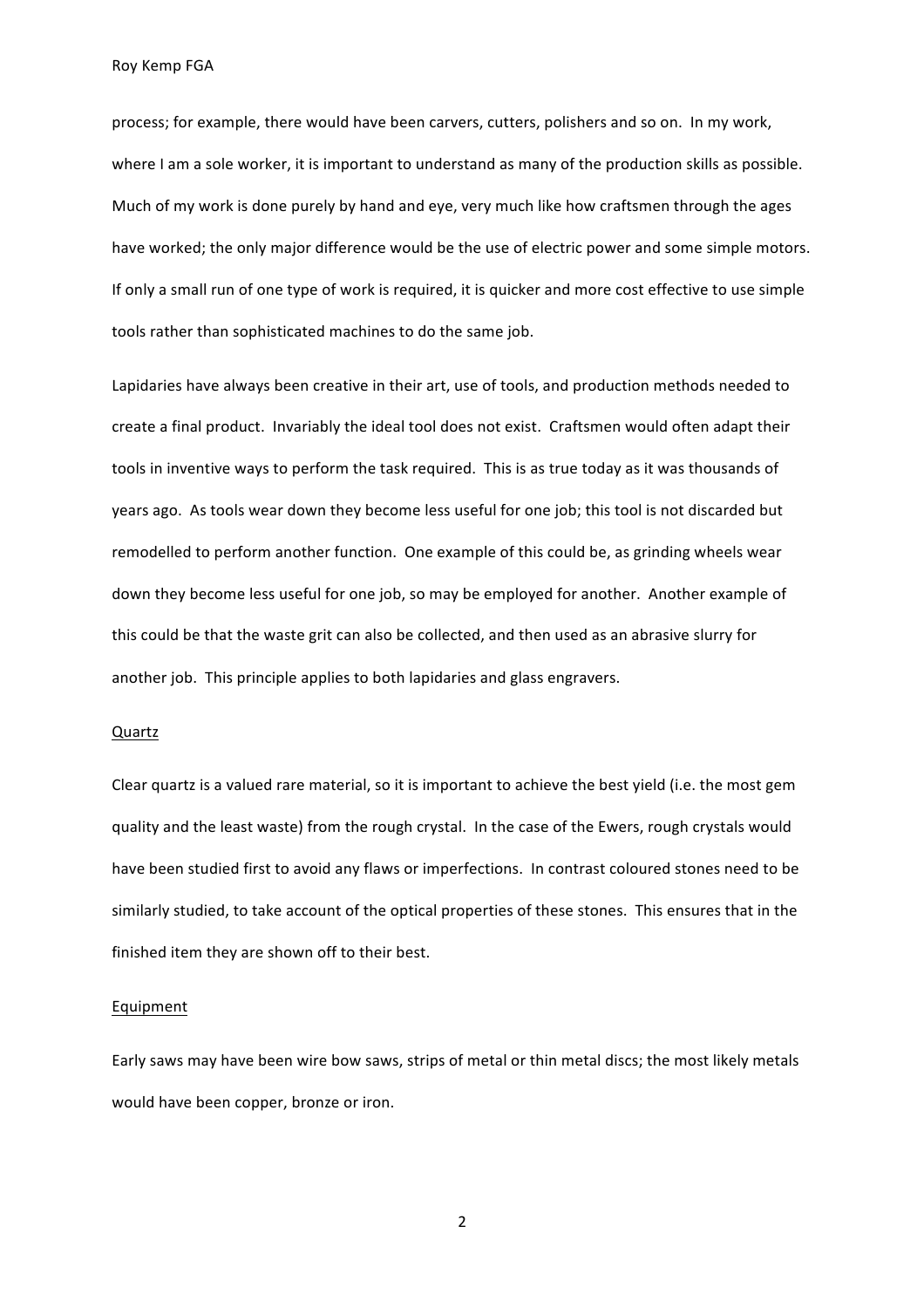A flat rough stone surface is one of the tools which may be used to grind flats onto crystals. This can be improved by shaping the grinding stone into a disc, with a hole placed in the centre, this disc then becomes a useful grinding wheel. If the wheel is mounted (vertically) onto a spindle of wood or metal, this becomes a lathe. The wheel's performance, however it is mounted, is improved by the application of power (hand, treadle or water) to turn the wheel. The Germans in the past used water power to turn their grinding wheels, at their workshops in Idar Oberstein. In modern workshops electric motors are used to turn the wheels.

Many grinding wheels in modern workshops are electroplated diamond wheels, or sintered diamond wheels.

The wheels may be different sizes, shapes or materials (see below), which would result in more detailed carving effects being applied to the crystal or rough stone.

## **Manufacturing Process**

Chipping – The chipping process involves carefully hitting the rough stone with a stone or metal tool, to remove unwanted material.

Preforming - The preforming process for small pieces, consists of holding the stone in the fingers. For larger pieces, the stone is held in the hand and rubbed on the rough surface of a harder material. Sawing – Sawing removes unwanted material quickly, thereby blocking out a rough shape. The discarded pieces from the original crystal would then be used for producing other objects. Sawing saves time and energy which would otherwise be spent grinding the crystal. An abrasive grit would be applied to the saw blade, water would also be used in the process. Sawing rough crystals produces heat, so water is used to cool the crystals, act as a lubricant and carry the slurry away.

Cutting – The process of cutting involves moving a stone across a rough flat surface, so that abrasion takes place, resulting in a flat surface appearing on the crystal. (This process is known as lapping). If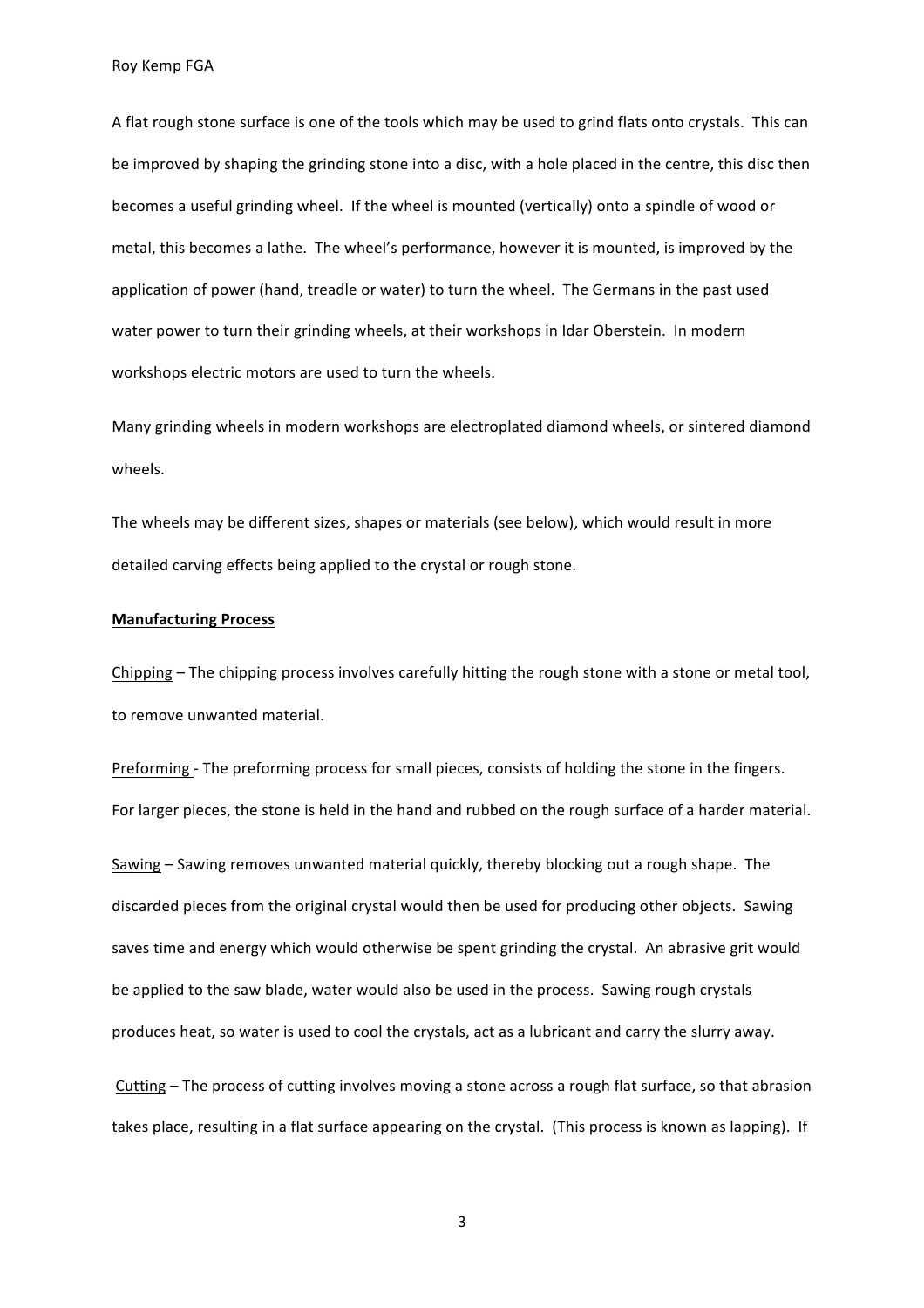the principles of flat lapping are reversed, by employing power to move the grindstone, rather than the crystal, the process may be speeded up.

Much of the cutters' work is done by simply holding stones in the fingers and then working the stone on the grinding wheel. This method produces simple ground surfaces on a stone.

This allows unskilled workers to be employed in the production process under a skilled and knowledgeable craftsman, enabling the formation of production lines for efficient working.

Faceting – Smaller stones need to be 'stuck up' on sticks to be worked on. The stone is held so that the facets can be accurately placed on the stone. The material used to attach the stone to the stick is called shellac. It is a readily available material derived from the insect secretions of the female lac bug. This material melts with heat and can be easily shaped.

One disadvantage of this material is that heat is generated while the stone is worked on, potentially causing the stone to move and fall off the stick; but this problem may be overcome by the addition of powdered glass and clay, creating a higher temperature cement than the original shellac material. This cement is ideal for working stones, particularly small ones.

This enables the craftsman to perform delicate, detailed and accurate placing of the facets on the stones, which would not be possible if the stones were held in the fingers. This allows the production of various types of cut stones such as cabochons and faceted stones, to be produced for specific pieces of jewellery. This method also enables tiers of facets at different angles to be placed on a rough stone, which brings the stone 'to life', when polished. Facets enable light to reflect around the stone internally and back out of the front of the stone. Early faceted gemstones had simple, polished, faces, but over the years cutting techniques have improved to allow more complex shapes of cut gemstones to evolve.

Polishing – Polishing is a simple process, involving the rubbing together of two surfaces. It can be thought of as a very fine grinding process. Different grinding stones produce different surface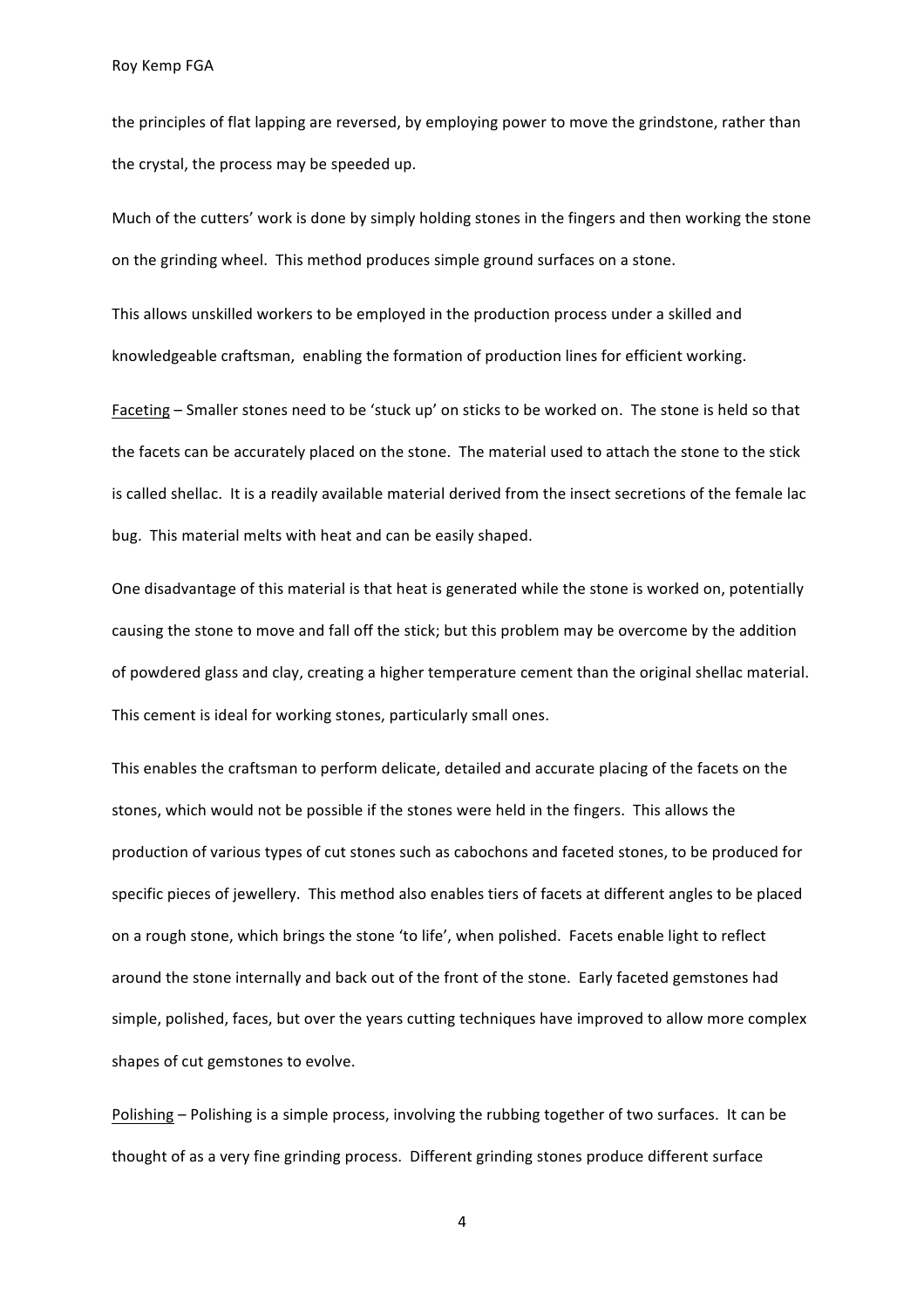effects. Various materials may be used for carrying the polishing compounds, and may include tin, lead, pewter, copper, felt, leather or hard woods. In modern workshops, as in the past, a variety of different polishing wheels are used, as the materials have very different properties. Flat simple facets on stones or cabochons can be polished on a range of these wheels.

To achieve a true polish, the surface of the stone needs to be 'melted', but on a microscopic level. When harder stones are polished with fast moving wheels combined with the application of lubricants and polishing compounds, the resultant friction of this process generates heat. This process of polishing results in the melting of a microscopic layer of the stone, which then re crystalizes on the surface. This layer is called the Beilby layer, after Sir George Thomas Beilby who discovered this process in the early 20<sup>th</sup> Century.

Polishing compounds are often oxides, such as tin oxide, aluminium oxide, but rouge, rottenstone, Tripoli and clay powders may also be used. These compounds are hard and grind into a powder and combine well with water. Heat is generated from the friction that occurs during polishing, so a lubricant is essential during this process to lubricate the wheel and ensure the stone does not become hot or it will crack. Different stones require different lubricants, such as oil or water. This polishing process results in a high gloss look without which the piece would have a dull greasy appearance.

Grinding Grits and Polishing Materials for Carving and Polishing – For every good quality gemstone mined, there is a huge amount of near gem (poor quality material) and an even larger amount of low-grade material. Sapphires and rubies derive from the same family of gemstones, known as the corundum group. In the early workshops it is possible that the rough pieces of corundum would have been smashed on an anvil, and the resultant pieces would then have been ground up in an agate pestle and mortar, to form the abrasive grit used in the grinding of quartz carving. Corundum would have been mined and traded throughout the ancient world. This then would have been processed to form emery, which would have been used by craftsmen in their workshops. In modern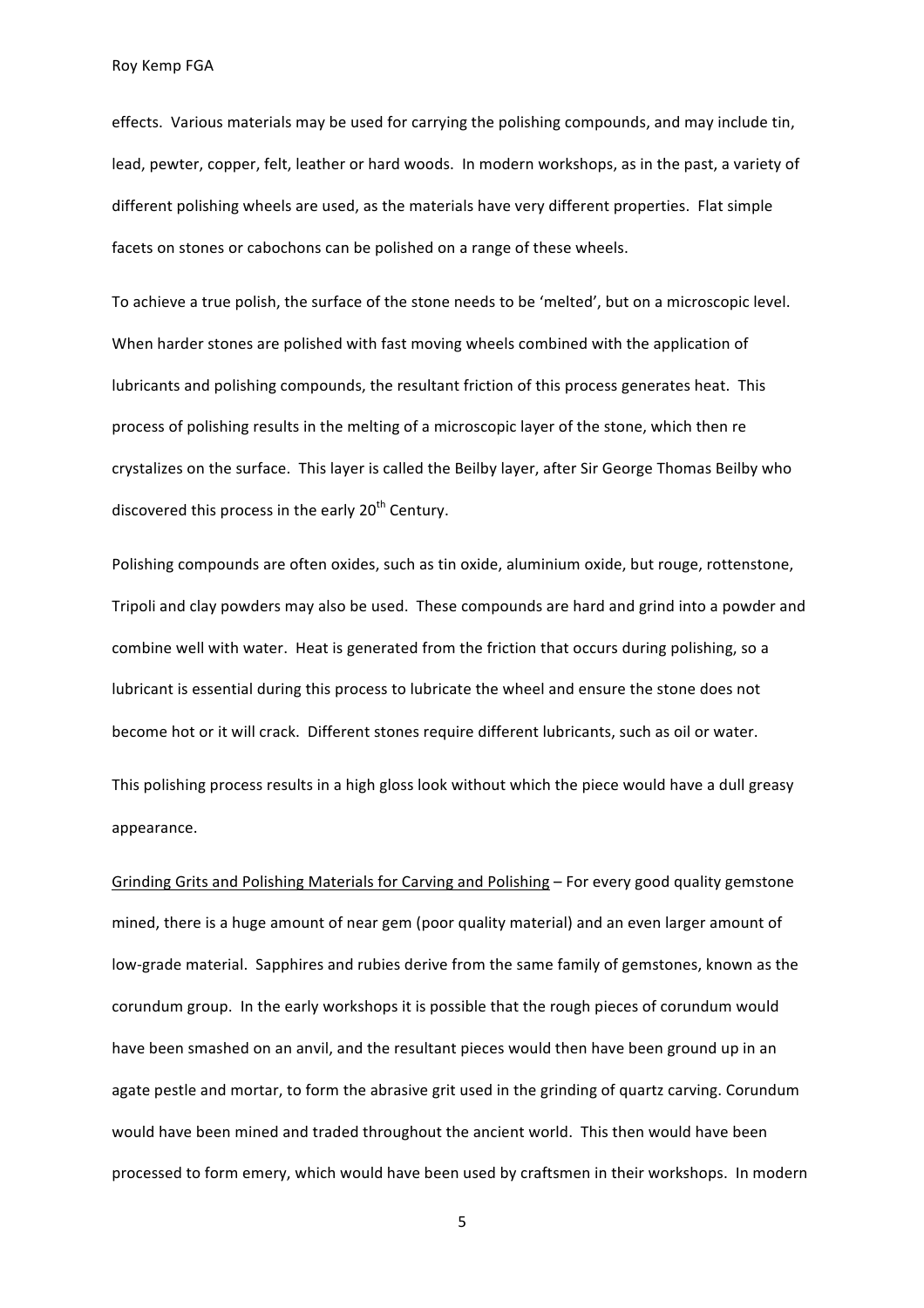lapidary workshops corundum has now been replaced by a combination of diamond and carborundum abrasive powders. Carborundum is composed of Silicon carbide, and is harder than corundum, and therefore is the modern alternative to corundum. The resultant slurry is composed of grinding grit, quartz grindings and water. The grinding grits in this slurry have a higher specific gravity than quartz and could easily be separated by simple panning methods. This panned grit, once dried, could be separated by sprinkling it into an oil column. The coarse larger grains of grit would sink quickly to the bottom and the finer grains would remain in suspension nearer the top of the column. The top of the oil column is drained off, and the finer grains separated from the oil. This process is then repeated many times to refine the grits into different sizes for different uses. These fine grains could then be reused to achieve a finer surface on the stone, in preparation for the polishing process.

Grinding and polishing grits can be incorporated into grinding wheels by heating the shellac with the abrasive grit. This compound is spread onto a wood wheel or stick which is slowly spinning, ensuring the surface of the wheel or stick is fully coated with the compound. Whilst the wheel or stick are spinning, the surface may be shaped by pressing a hot blade to achieve a perfect surface. Any sized wheel or stick may be treated in this way, as it is a simple and quick way to make the perfect tool for the job.

It is likely that the Ewers and other quartz carvings of the time were carved with emery abrasive. The carving process generates heat because of the friction occurring between moving surfaces. Water is used in carving and grinding to prevent heat from friction building up and damaging the stone and subsequently the carving. Water also acts as a lubricant and reduces the amount of dust given off during the polishing process. Quartz and other stones, despite their hardness, can be cracked by heat and especially when exposed to extremes of temperature, either cold or heat.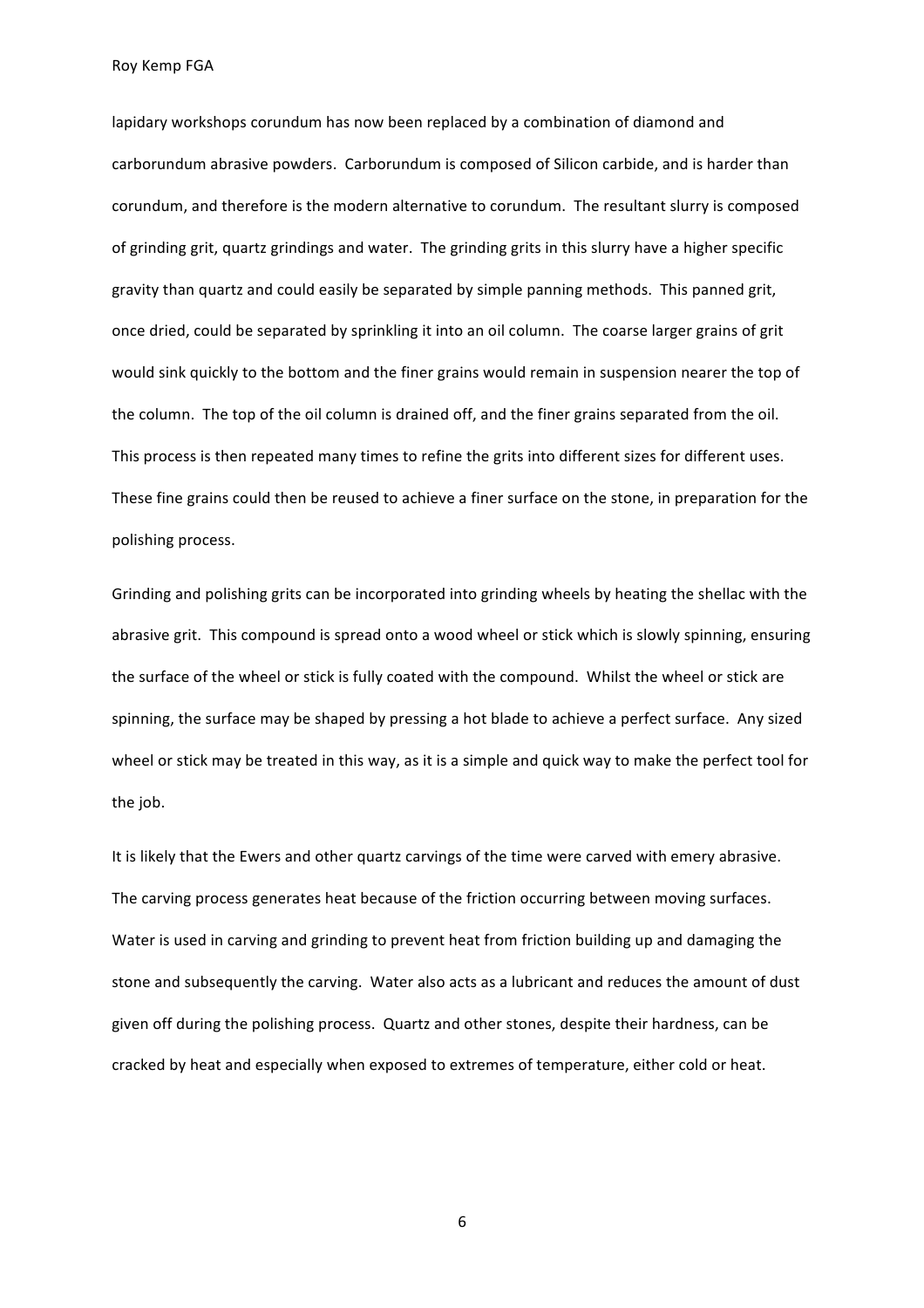Use of Diamonds - It is not exactly known whether the early craftsmen would have used corundum or diamond grits or both, however it is in my opinion that this would have been the case. In my work as a modern lapidary, I use both diamond and carborundum grits, for different processes.

The same rule applies for rough diamond crystals; for every gem quality rough diamond mined, there is a huge amount of poor-quality material around it, where the diamonds are mined from host rock. Diamond extracted from alluvial deposits have less poor-quality material surrounding them.

One of the many properties of diamonds is their hardness. It is however possible to pulverise them into a grit, which then can be used as part of the carving process. Another of the properties of the diamond crystal is that it possesses perfect cleavage. A simple explanation of the cleavage process is, if the cutter hits the crystal parallel to one of the crystal's faces it will split, cleaving along a flat plane, leaving sharp crystal flakes or larger pieces. These pieces or chips could be mounted on simple drills which could possibly have been used as part of the carving process.

Carving and Engraving Stones – simple engraving may be achieved by stippling a surface, using a hard point to scratch or chip at a surface to produce a pattern or picture. Carving implies that a more 3D effect is required and achieved than engraving.

Small flat stones may be stuck onto a small block of wood, so the stones are easier to hold and manipulate. Small grinding tools/wheels would be mounted on simple wooden lathes to enable detailed patterns/pictures to be engraved.

Cylinder seal stones would have been engraved by holding the cylinder in the fingers, using small grinding wheels. This is a technique which would also be used by glass engravers.

Detailed carving effects are achieved by using small wheels and tools. If grits are applied to a wheel made of soft metal the grit is pushed into the surface of the metal. The grit becomes embedded in the metal and this wheel is therefore an effective tool for carving fine details.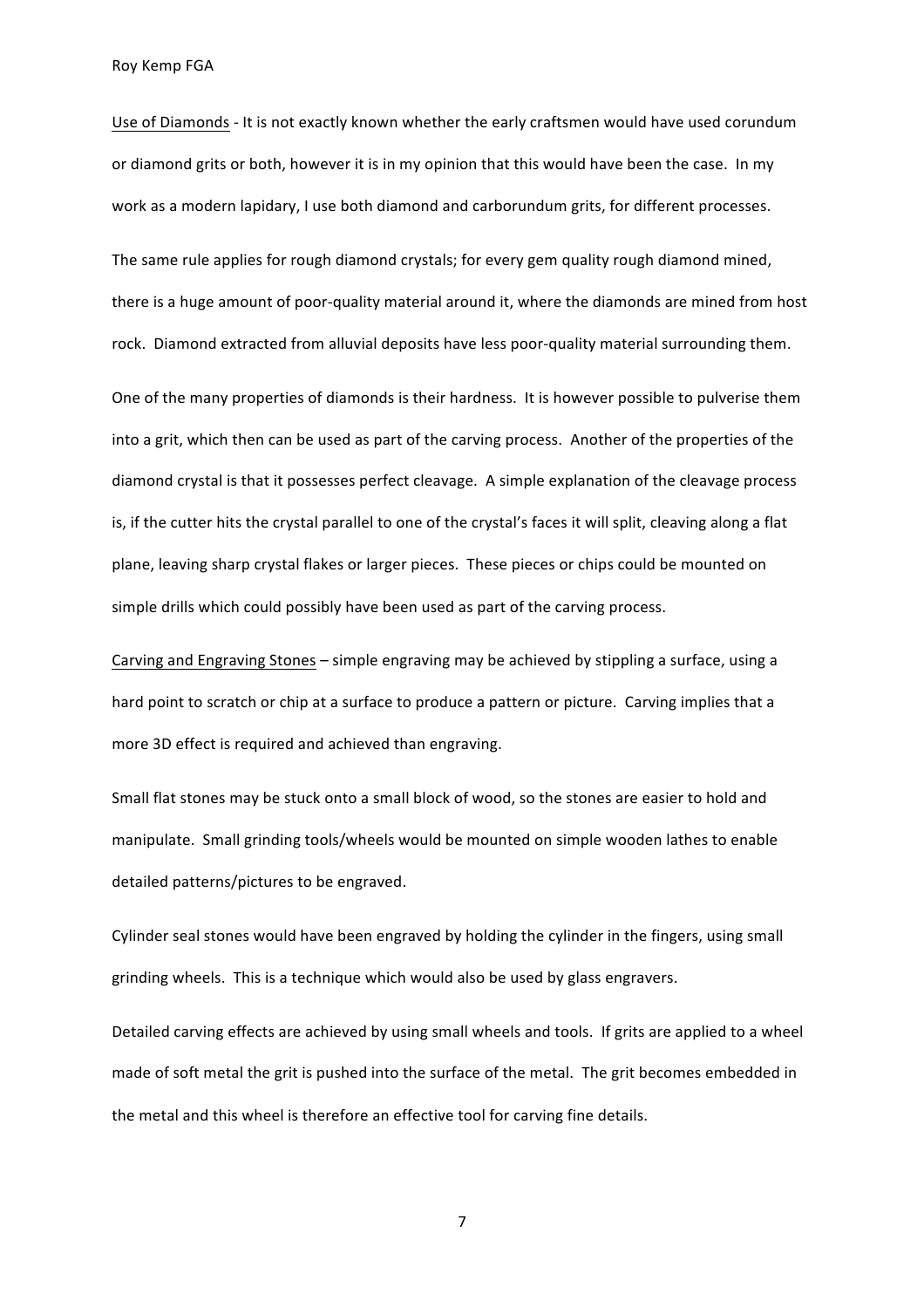Small engraving and carving tools are made of copper or iron. In the case of copper, this is a soft metal, and because of this property it wears away quickly with constant use. These tools do have their place for specific detailed engraving work. Iron is generally a better choice for small tools, as the metal retains its shape better than copper.

In conclusion I have attempted to give a basic outline of the production methods that might have been used by craftsman in the production of the Rock Crystal Fatimid Ewers, in medieval and early modern Muslim societies. I have tried to show how a modern workshop, such as mine, in the 21<sup>st</sup> century has very similar methods, tools and materials.

Roy Kemp (rehkemp@btinternet.com)

## **Bibliography**

Bruton, Kent, F.G.A., *Diamonds* (London: N.A.G. Press Ltd. 1979)

Getty Museum, The Art of Gem Cutting, https://www.youtube.com/watch?v=xgTpGASqrKY [accessed 11/10/2018)

Johns, Jeremy, 'The Magnificent Seven': The Great Fāțimid Rock Crystal Ewers https://www.youtube.com/watch?v=NieN9cEDIIU [accessed 27 September 2018]

Matcham, Jonathan, and Dreiser, Peter, *The Techniques of Glass Engraving* (London: Batsford, 1997)

Sinkankas, John, *Gem Cutting: A Lapidary's Manual*, 3<sup>rd</sup> edn (New York: Van Nostrand Reinhold Company Inc, 1984)

Sperisen, Francis, *The Art of the Lapidary* (New York: The Bruce Publishing Company, 1961)

Tillander, Herbert, *Diamond Cuts in Historic Jewellery 1381-1910* (London: Art Books International, 1995)

Webster, Robert, F.G.A, *Gems* (London: Butterworth, 1978)